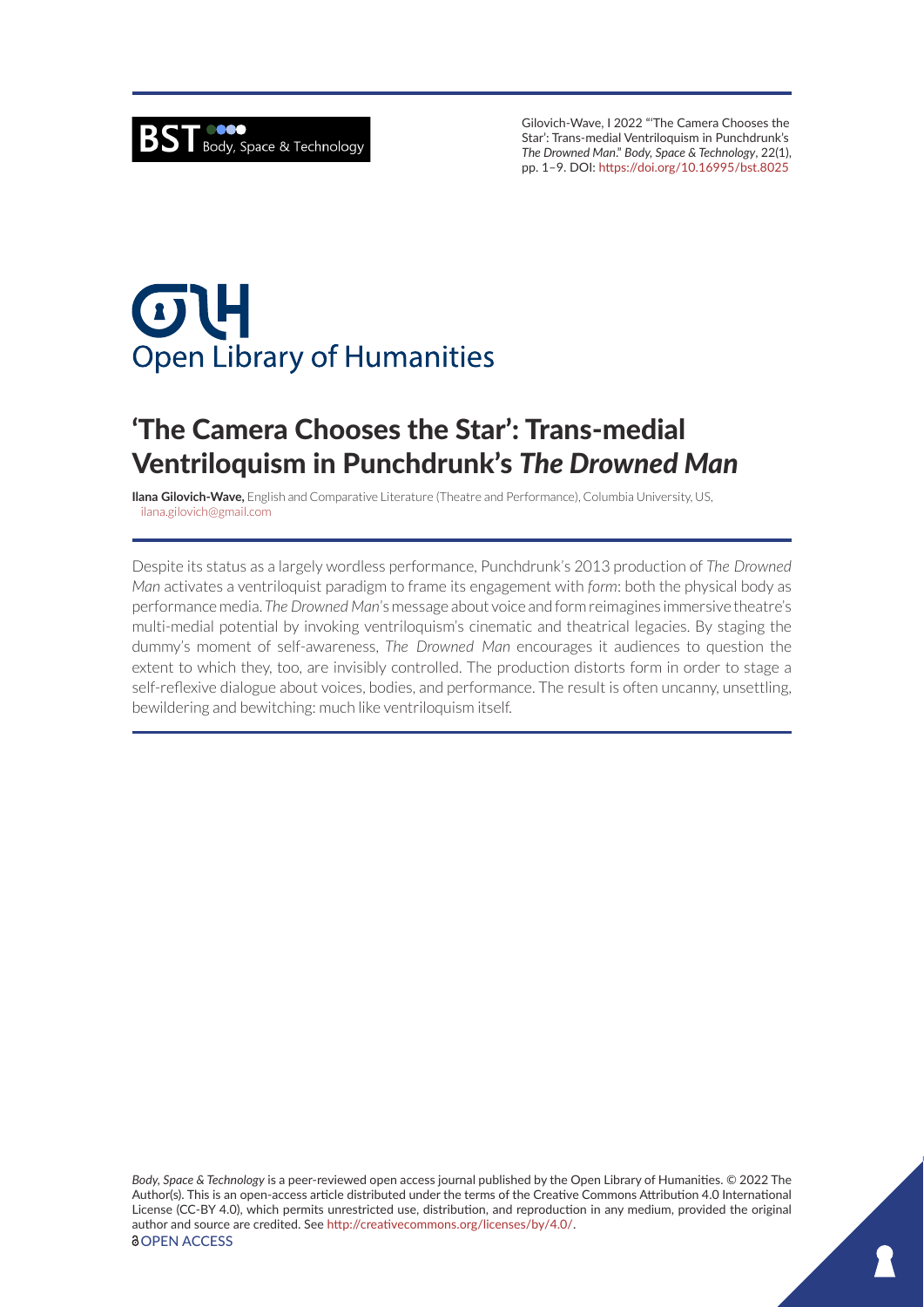### **Introduction**

Ventriloquism is a performance practice with a rich history, in which a voice seems to emanate from somewhere other than its speaker. Many ventriloquists use dummies while talking, animating puppets through movement to create the theatrical illusion of speech. For the purposes of this article, however, I am also invested in ventriloquism as a critical metaphor: the practice of speaking through, or for, another being. I take up the ventriloquist paradigm to examine Punchdrunk's 2013 production of *The Drowned Man*. I argue that despite its status as a largely wordless performance, *The Drowned Man* activates the ventriloquist paradigm to frame its engagement with *form*: both the physical body and performance media. Through the use of ventriloquism, Punchdrunk's metatheatrical production highlights themes of exploitation and manipulation in performance. The uncanny nature of ventriloquism creates a space to (re)consider notions of embodiment— not only embodiment as critical to theatrical representation, but in thematic terms: what bodies are, what they can do, and how they rhetorically instantiate notions of 'the human.'

*The Drowned Man* invites spectators to roam freely within a 360-degree, meticulously detailed world. The production casts one character (Leland Stanford) as the figurative ventriloquist, while positioning its remaining characters as dummies. The choreography of *The Drowned Man* suggests that *characters* are being propelled by external forces, and the nature of this immersive production implies that the nearly-silent *performers* and *spectators* are controlled dummies. *The Drowned Man* is uniquely suited to address the ventriloquist paradigm across media, as it is a theatrical performance about cinema. By adapting the narrative of Georg Büchner's 19th century play *Woyzeck* within the context of Hollywood's Cinematic Golden Age, *The Drowned Man* harness both the theatrical ventriloquist-dummy relationship *and* the cinematic ventriloquist-dummy relationship, staging the consequences of each.

Historically, ventriloquism is depicted as awe inducing in theatre and fear inducing in cinema. Proof of this dichotomy abounds in our current century alone. For instance, three winners of *America's Got Talent* were ventriloquists, all of whom charmed audiences with highly skilled yet benign content.1 By contrast, the ventriloquist pairings of contemporary film feature sinister relationships between ventriloquists and their dummies.<sup>2</sup> There may be a reason for these divergent traditions. A cinematic dummy seems less credibly produced by its ventriloquist, as the act doesn't happen live. Dummies in cinematic narratives are therefore more likely to take on a life of their own, implying that they either always had, or gradually gained, autonomous voices. By contrast, theatrical dummies remain in service of the ventriloquist's gifts, performing acts of technical mastery (opera singing, celebrity impressions) to reflect the technical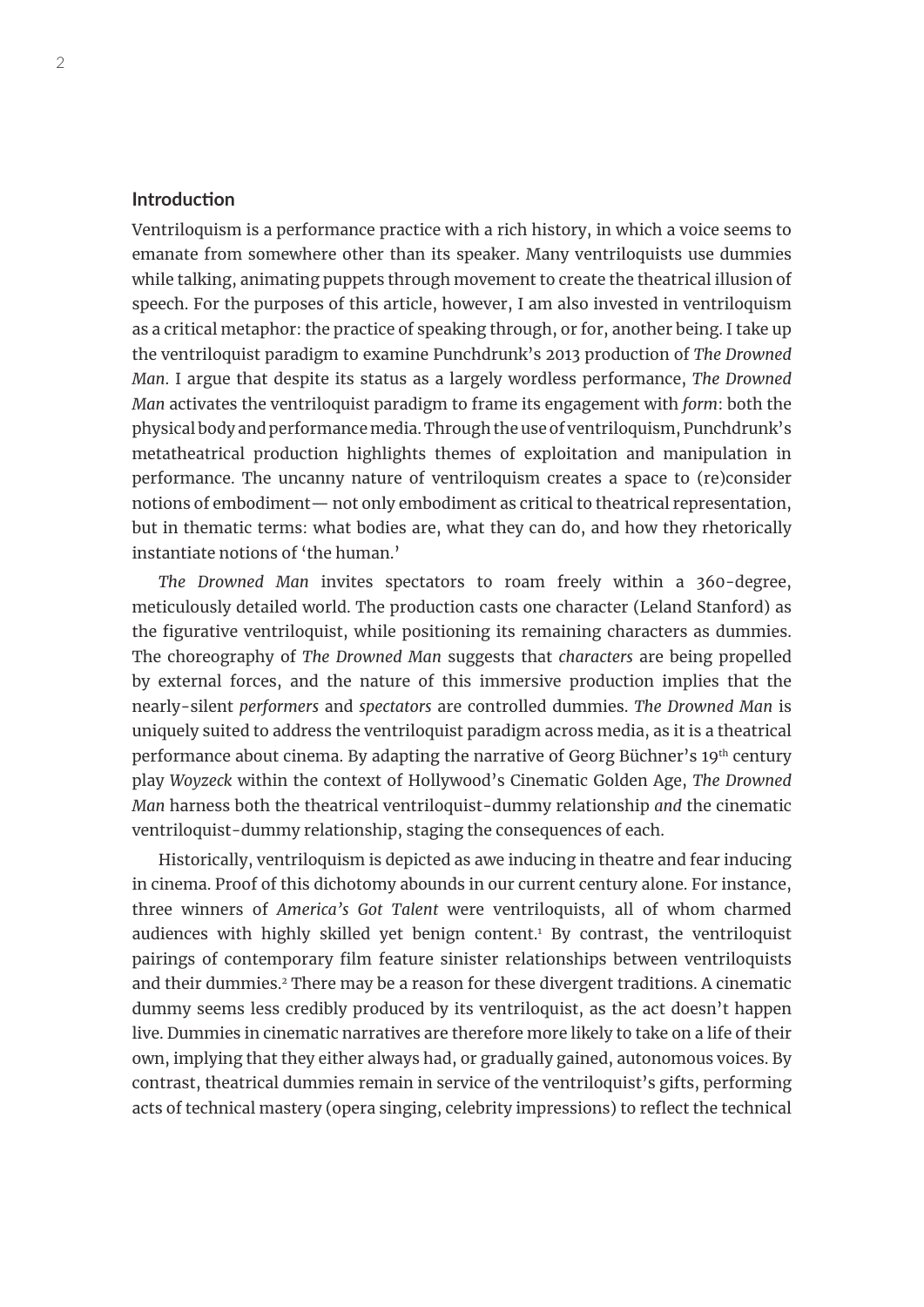prowess of the ventriloquist. Theatrical dummies traditionally elicit laughter or praise, whereas cinematic dummies traditionally elicit terror. *The Drowned Man*— an adaptation of a stage tragedy that relies on cinematic tropes— fuses the resonances of both theatrical and cinematic ventriloquism.

Punchdrunk combines an eerie mise-en-scène with the technical prowess and buoyancy of professional dancers. These dancers supply the aptitude of the theatrical dummy whereas the production's environment supplies the sense of foreboding associated with the cinematic dummy. *The Drowned Man*, as a live theatrical event, nevertheless employs the mechanisms of cinematic sound. Rick Altman describes the 'collusion' between cinematic sound and imagery, in which they 'erase each other's mode of production' (Altman 1980: 71). This observation echoes Punchdrunk's desire to erase the visibility of proscenium stage conventions. In what Altman terms 'the sound hermeneutic' in cinema, he describes sound's 'fundamental enigmatic quality' that 'confers on the image the quality of a response … the sound asks where? and the image responds here!' (Altman 1980: 74). *The Drowned Man*'s environment offsets sound and space, by incorporating what Punchdrunk's Sound Designer Stephen Dobbie calls 'sound zones.' One song in *The Drowned Man*'s soundtrack might straddle several different rooms, meaning that the same track adopts new resonances depending on the visual scene it accompanies. This production tactic reflects Altman's argument that 'sound's ability to be heard around a corner makes it the ideal method of introducing the invisible, the mysterious, the supernatural,' and that 'this very power of sound carries with it a concomitant danger— sound will always carry with it the tension of the unknown until it is anchored by sight' (Altman 1980: 73–4). As a practice, ventriloquism splits and reassembles two disparate elements. *The Drowned Man* effectively stages Altman's theory; positioning cinema as an ominous force that 'lures' and dupes its viewers and participants.

Even as *The Drowned Man*'s environment invokes the eerie nature of cinematic ventriloquism by implying imminent danger, its performers exemplify theatrical ventriloquism by executing what appear to be externally imposed directives. Several instances of lip-synching occur in this production, in which characters ascend stages and mouth along to pop songs, seemingly at the behest of some greater controlling force. Few of the characters seem to be acting of their own accord. Much of the show's choreography creates the illusion of characters being tossed about by external forces. *The Drowned Man* performer Lily Ockwell describes the production's 'Big Brother sense that allowed all of us to be the puppets of this larger mechanism of power' (Ockwell 2021). Ironically, *The Drowned Man* performers must be utterly self-possessed and in control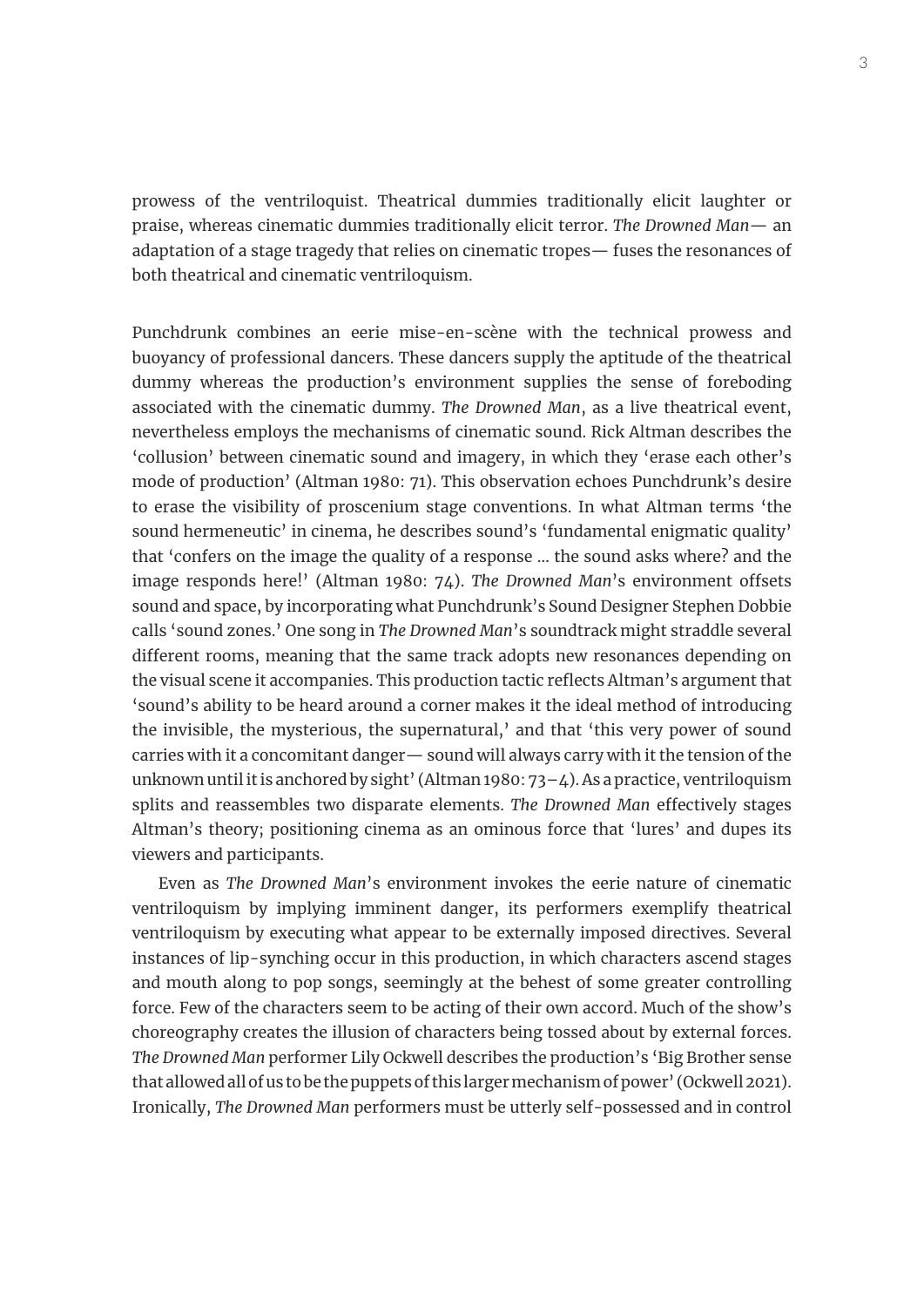of their own bodies to convey puppet-like lifelessness. Punchdrunk casts performers capable of executing dazzling choreographic feats and situates these feats within the context of a larger controlling mechanism or narrative, one that visibly guides the performers' movements. *The Drowned Man* draws attention to the ventriloquist stage tradition as one of technical precision, given the virtuosity and training of its dancers.

In the case of *The Drowned Man*, the production's theatrical source material, its material circumstances, and its cinematic premise conspire to suggest that the show's characters are reduced to something less than human. The unfinished *Woyzeck* script that serves as *The Drowned Man*'s source material was published after Büchner's death, with editors and translators assembling its disparate scenes into a presumed storyline. This biographical context inaugurates *The Drowned Man*'s themes of ventriloquism, as living writers endeavour to 'speak for' Büchner's text. The fragmented nature of *Woyzeck*'s script suits Punchdrunk's immersive genre, which is devised around a general storyline but offers no linear path for audiences. Punchdrunk performer Sam Booth describes *Woyzeck* as 'a case study of schizophrenia,' a condition in which 'you see the world broken down into fragments rather than integrated as a whole' (Booth 2021). *The Drowned Man*'s title undoubtedly references *Woyzeck*'s ambiguous ending, which suggests "that Woyzeck accidentally drowns" (Gritzner 2019: 46). However, it also alludes to the concept of 'drowning out' vocally, for Punchdrunk stages Büchner's text against a Hollywood Golden Age backdrop teeming with starlets and sound editors.

Building on the premise that protagonist Woyzeck was manipulated by societal forces, *The Drowned Man* stages two simultaneous versions of the fragmented *Woyzeck* narrative. The first occurs within the fictional Temple Studios, following protagonist Wendy as her husband commits adultery with movie star Dolores. The second, transpiring in a wooded trailer park beyond the studio gates, tracks protagonist William as his wife commits adultery with cowboy Dwayne. In both storylines, the betrayed spouse murders his or her partner in a jealous rage. This doubling device literalizes the concept of performance as a theatrical mirror and creates an eerie sense of predetermined fate as two puppet figures are controlled by the same narrative. Occasionally, Wendy and William's storylines intersect, causing the two characters to spot one another through a portal (such as mirror, window, or fence). Ockwell recalls: 'The highest frequency existed when these two worlds merged. You could feel the different forces that were the controlling puppeteers having a conflict in that moment' (Ockwell 2021).

*The Drowned Man* establishes its dual invocation of cinematic and theatrical worlds by setting its mirrored storylines across two different realms (one of them a film set). Together, Wendy and William represent the 'split subject;' a fractured consciousness that mimics *Woyzeck*'s fractured narrative. The production's labyrinthine set includes a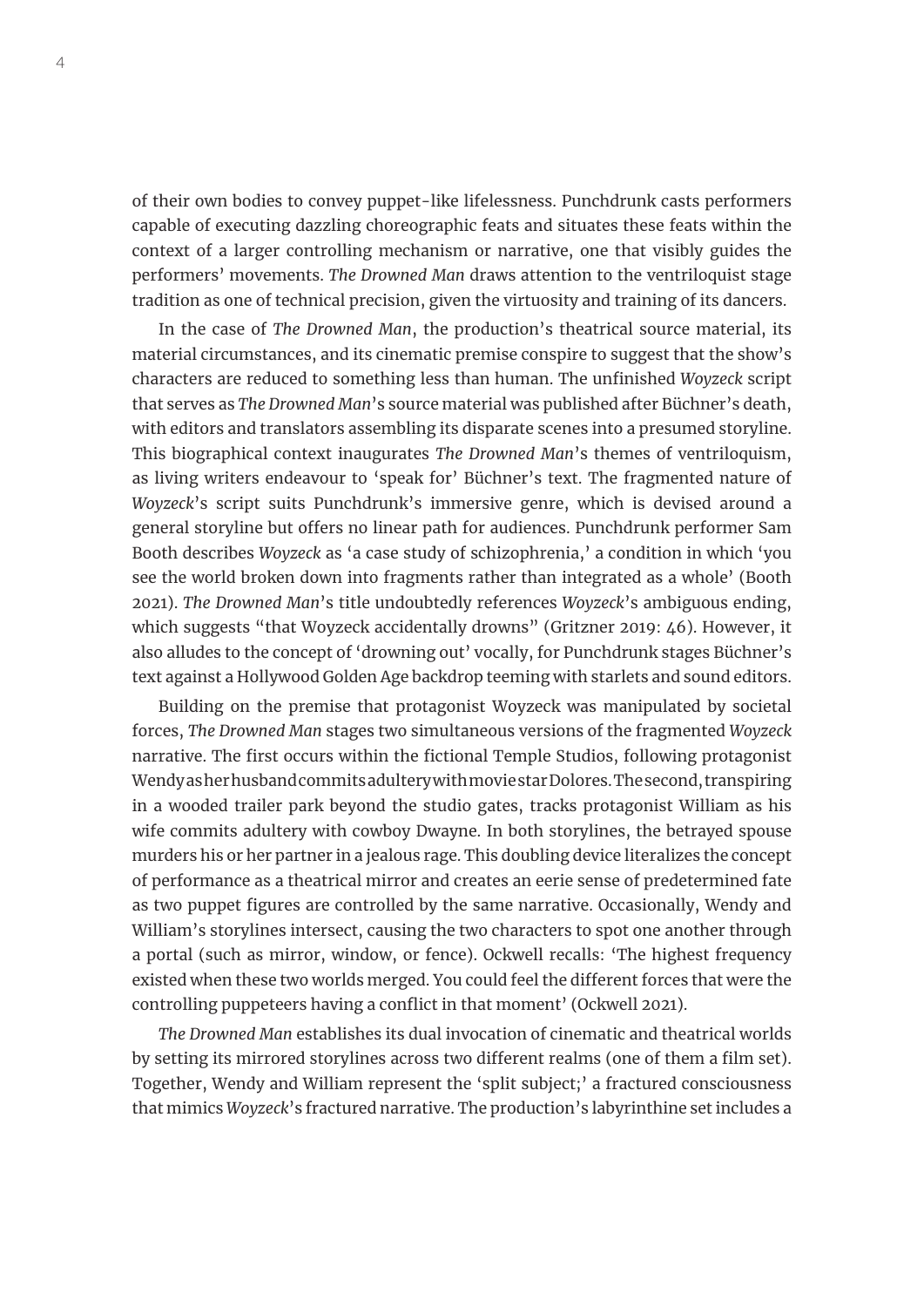drafting room, which contains a charted scene-by-scene breakdown of everything that happens in the show, as well as figurines of each character. The presence of such a key suggests that despite its jumbled structure, all of *The Drowned Man*'s narrative action is premeditated or controlled like a film; one that does not move seamlessly from start to finish but is instead stitched together as a bricolage. This cinematic splicing echoes the play's source material, for cinema itself is a collection of fragments in which 24 frames per second create the illusion of fluid motion. In the world of Temple Studios, both performance media and characters themselves can be assembled in parts and sutured together.

*The Drowned Man* suggests that a fragmented being without a voice becomes a puppet to be manipulated at will. The production's themes of splicing, voyeurism, and dissection are made explicit through the Doctor character, a figure borrowed from Büchner's source text. In *The Drowned Man*, the Doctor colludes with the head of Temple Studios, Leland Stanford, to manipulate the bodies of other characters.3 William degrades himself for money at the behest of both Stanford and the Doctor, subbing in as a 'body double' for the former and acting as a 'test subject' for the latter. William spreads his arms and legs and adopts the posture of Da Vinci's Vitruvian Man (an anatomy sketch), while standing in front of the Doctor's projector. The projector is a device that straddles the worlds of cinema and anatomical study, and Stanford's 'test screenings' adopt the medical language of the Doctor's examinations. In a later scene, Wendy submits to the Doctor's strip search and adopts the same Vitruvian posture. The projector's light creates a translucent screen, in which the Doctor is visible on one side and Stanford on the other— together, they embody two forms of voyeuristic exploitation. The Doctor's scenes suggest that after losing vocal agency, characters like William and Wendy are meant to be inspected but not heard— a self-reflexive inflection, given Punchdrunk's physical, word-less language of choreography. Without a voice, a Hollywood hopeful becomes a mute object of spectacle.4

While the majority of the show's characters are positioned as dummies, Stanford represents *The Drowned Man*'s reigning ventriloquist figure. As a markedly cinematic figure, Stanford emits the evil connotations of ventriloquism in film. His disembodied 'God voice' often echoes throughout the production's 100+ rooms, speaking lines and directing other characters. Most of *The Drowned Man*'s characters have made Faustian bargains with Stanford, surrendering their authentic voices for Hollywood's eternal youth and beauty, so that their bodies are now under his control. These characters lip-synch to dubbed lines, and Stanford reprimands them whenever they go 'off-script'. Stanford is the dark side of Hollywood made manifest: a seductive and sinister ventriloquist who has his ear to the ground. In what is known as a Punchdrunk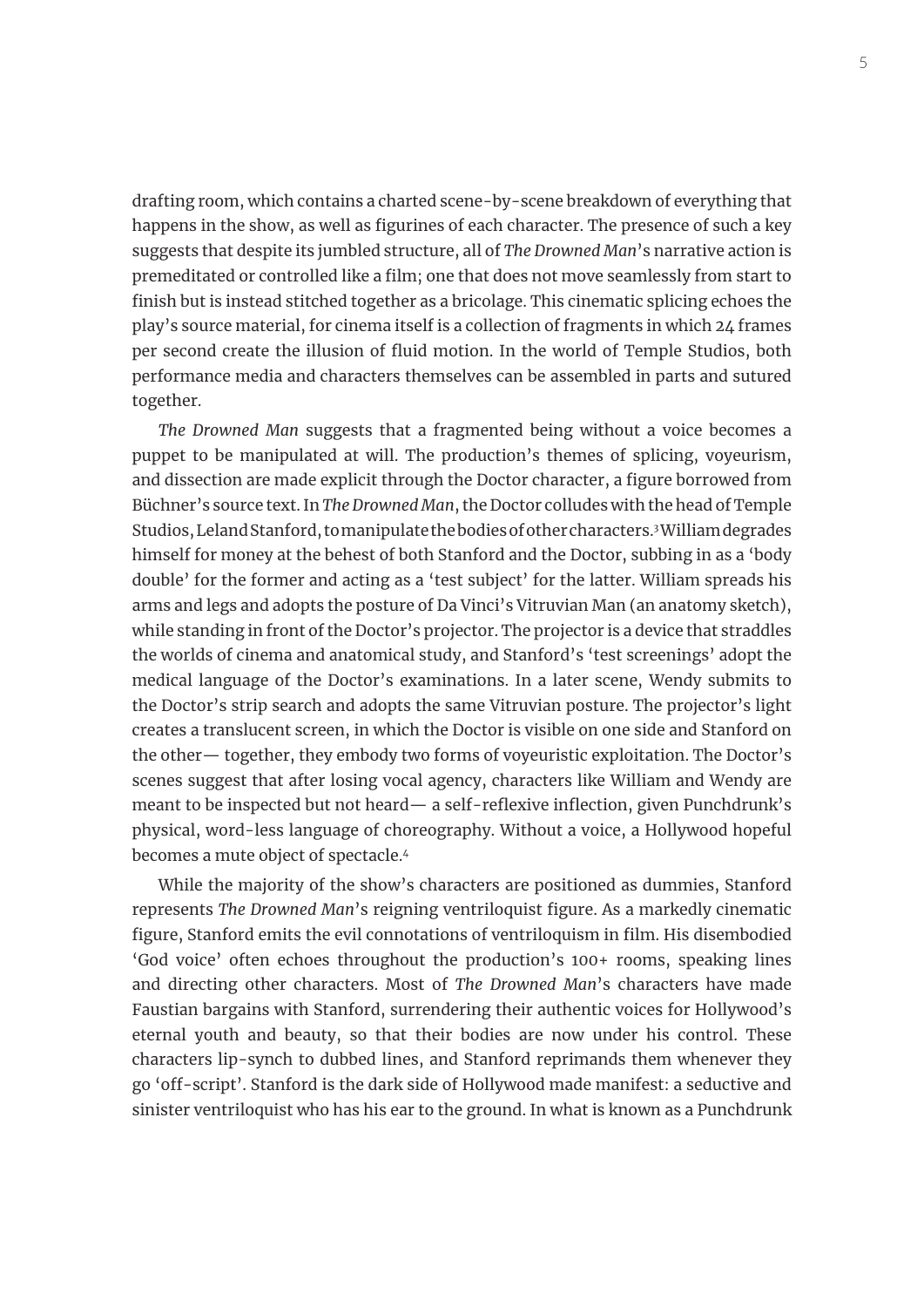'one-on-one' scene, Stanford invites an audience member into a secluded room with him. This one-on-one involves Stanford placing an orange slice into the audience member's mouth so that she is forced to produce a citrus grin. Here, Stanford uses the orange slice to manipulate an audience member like a dummy— altering her visual expression (smile) while stifling her vocal expression (speech). Stanford is *The Drowned Man*'s own mouthpiece; a figure that seems to control, yet is ultimately controlled by, the theatrical conventions of the show. His character thereby unites the production's theatrical and cinematic legacies.

Stanford enacts the all-consuming power of cinematic ventriloquism: his vocal directives actualize to determine the fates of the other characters. For example, Stanford gives Hollywood hopeful Romola Martin her big break; a motion picture involving a tragic car accident. Stanford sends a bewildered Romola off to hair and makeup to prepare for her big scene. As the makeup artist applies fake bruises and cuts to her face, Romola begins to feel physical pain. She reviews her script for the car accident scene, only to discover that it dictates her actual death. In another scene, Foley artist Lila encounters Stanford in the flesh, and is unnerved by the presence of both his embodied voice and his all-powerful 'God' voice that narrates and determines the course of their scene. Her eyes dart between the real (flesh-and-blood man conversing with her), and the reel (the machine from which his voice is also emanating). This scene dramatizes a critical moment of revelation: Lila realizes that she's being manipulated and understands that ventriloquist mechanisms have dictated her actions up to this point. Lila's epiphany is a comment on the circumstances of the production as a whole, which controls its unwitting spectators as well as its characters.

*The Drowned Man*'s silent spectators and nearly silent performers exemplify both the conditional efficacies and the conditional restraints of the dummy figure. Typically, Punchdrunk shows are lauded for their sensory excess— a barrage of sight, smell, sound, taste, and touch. *The Drowned Man* achieves this excess, with a difference. By using ventriloquism as its primary metaphor, *The Drowned Man* accentuates what is absent or lacking from most Punchdrunk productions— the voices of performers and audience members. The inhabitants of Temple Studios are themselves overpowered: effaced and de-faced with the donning of the signature Punchdrunk masks. Because spectators must refrain from speaking and must wear masks that obscure and limit their facial expressions, they are much closer to 'dummies' than comfort might admit— despite immersive theatre's promise of unfettered self-direction. The eerie cinematic context of *The Drowned Man*, in which mute characters discover they are being controlled by a sinister ventriloquist figure, encourages spectators to reconsider their own supposed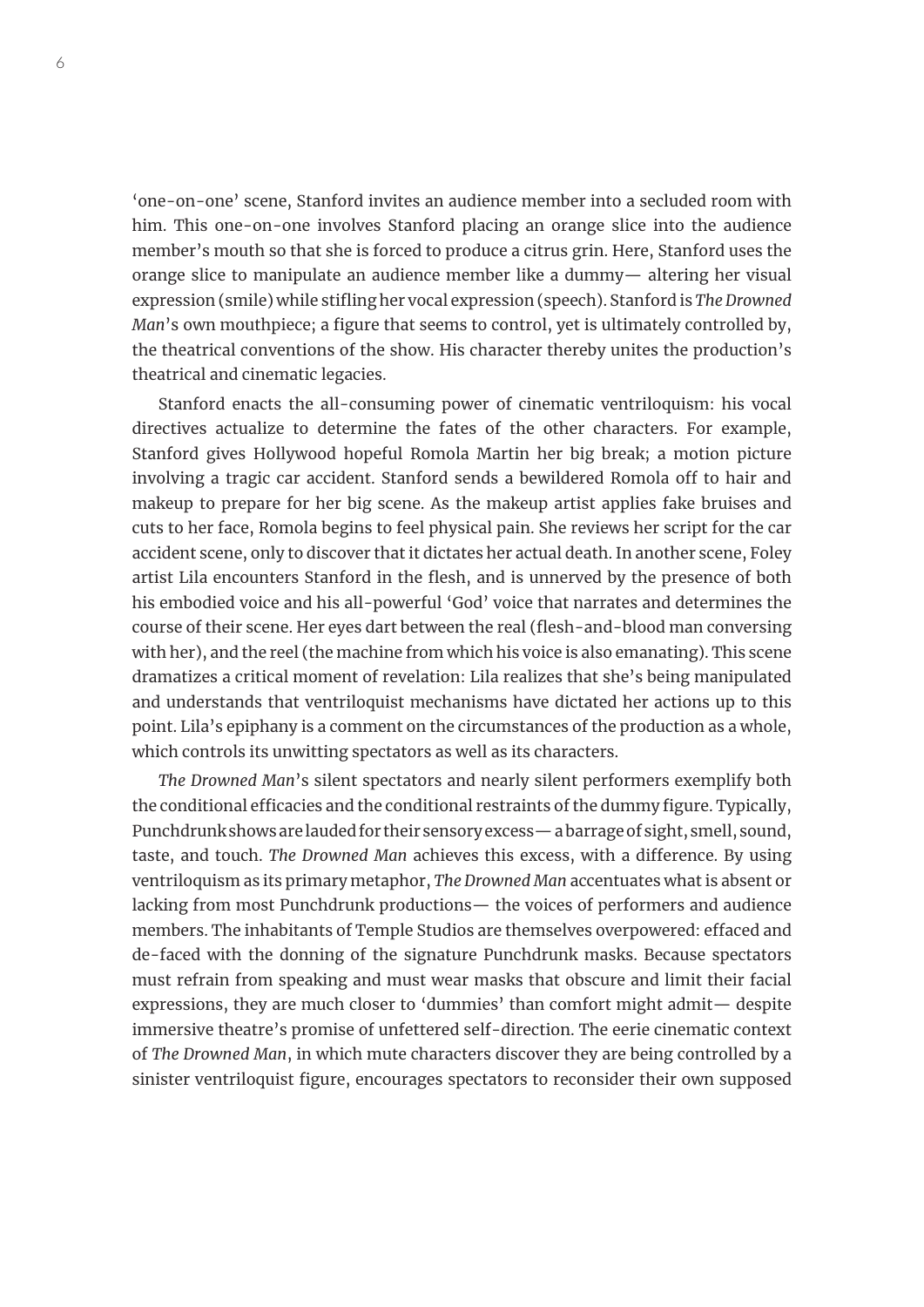freedom within the production. Arguably, *The Drowned Man* dramatizes the dawning realization of the dummy figure's limited condition, for audience members as well as performers.

Yet *The Drowned Man* activates the subversive potential of the dummy by highlighting the power of non-verbal communication, as dancers convey narrative without relying on text. An unfavourable critic could interpret the word-less nature of Punchdrunk's immersive work as employing performing 'dummies'. Viewed another way, Punchdrunk cannot be accused of ventriloquizing or 'putting words' into their performers' mouths. When I interviewed performers from *The Drowned Man*, few spoke about text and language at all. Reflecting on the show's one-on-ones (which are the most text-oriented scenes in any Punchdrunk production), Ockwell remarks: 'The text is a vehicle. It's not necessarily the words that are so important; it provides a way to make people feel intimate' (Ockwell 2021). Booth agrees, in language that emphasizes *The Drowned Man*'s themes: 'we're using fragments of phrases rather than full sentences ... it's talking that's not meant to be heard,' but instead 'lips are moving, like a silent movie' (Booth 2021). The lines uttered in the show are 'never supposed to be essential for storytelling. It's not information, it's much more like music' (Booth 2021). According to performers, the text functions as an act of intimacy, comparable to the act of removing a spectator's mask during a one-on-one. Far from being the centrepiece of the production, words become another aspect of Punchdrunk's multisensory ambiance. Text becomes texture.

By demonstrating the efficacy of non-verbal communication, *The Drowned Man*'s characters and performers showcase the dummy figure's guerrilla tactics. The production's extratextual engagement 'relies on perception that comprehends the details of an event corporeally; its conceptual and thematic dimensions as much as its physical textures' (Machon 2016: 45). Punchdrunk 'encourage(s) the interactor to understand the work on an embodied level,' in ways that may depart from 'cerebral intellect' (Machon 2016: 46). Machon's description of Punchdrunk's visceral communication parallels Altman's description of ventriloquist performance: 'whereas the head-voice speaks the society's polite language, the body-voice speaks a more sincere, personal, and unguarded language, a language no longer watched over by the censorship of the conscious mind' (Altman 1980: 78). Ventriloquism relies on the simultaneous engagement of both of these 'languages': audiences must consciously know what the ventriloquist is doing in order to appreciate her skill, while allowing themselves to submit to the subconscious illusion of an inanimate puppet speaking.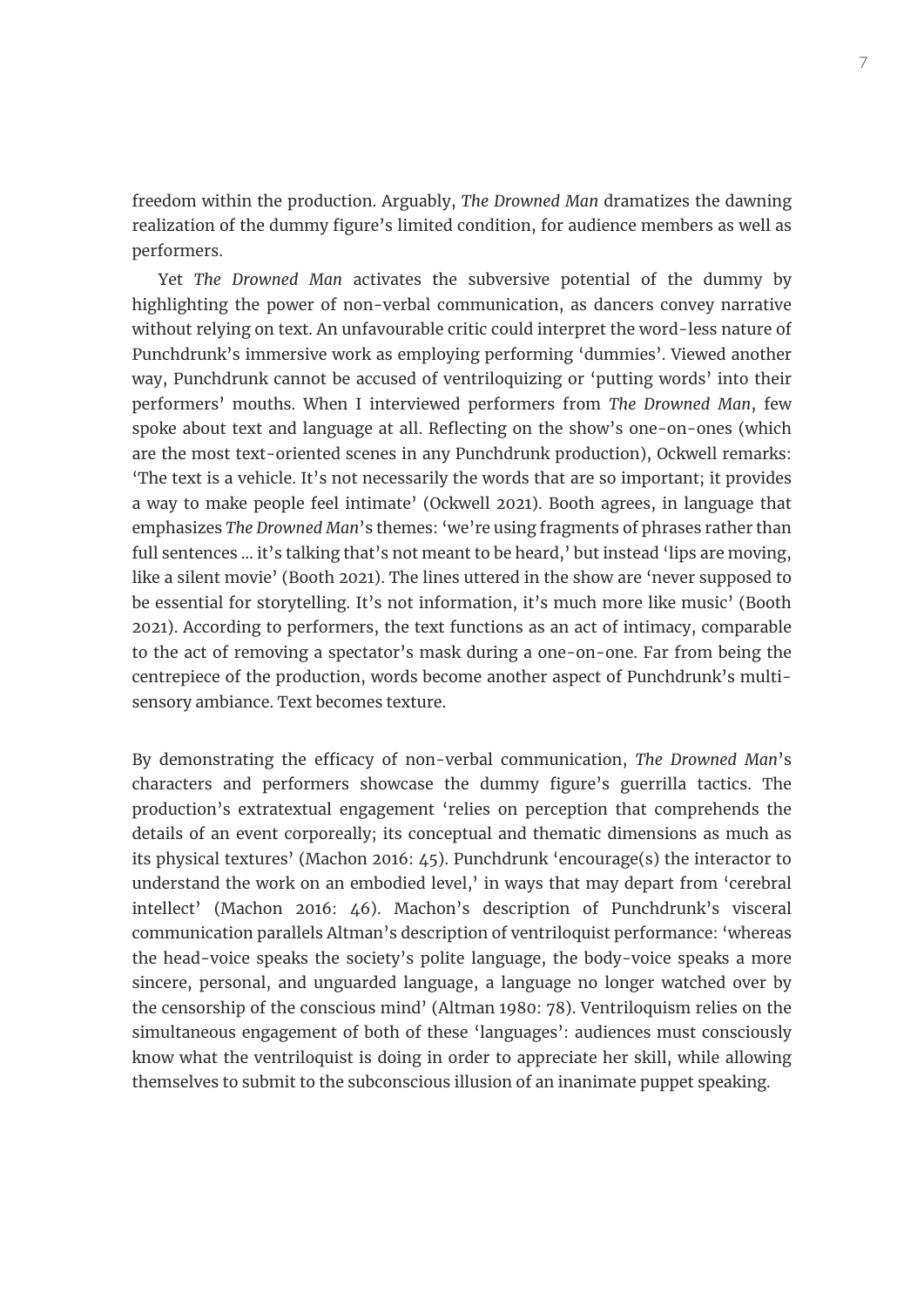There is a seductive quality to ventriloquist performances, for they stage a productive tension between the act's reputed star (the ventriloquist) and its theatrical star (the dummy). Arguably, a spectator's 'conscious mind' appreciates the ventriloquist, yet a spectator's 'body-language' and primary sense of wonder responds to the uncanny movements of the puppet. *The Drowned Man* strives for a super-sensory engagement of its spectators, in which a greater suspension of disbelief in its immersive world yields a greater depth of experience. As silent, masked faces with all-watchful eyes roaming Temple Studios, audiences determine the success of *The Drowned Man*'s theatrical illusions. Hence Stanford's recurring line: 'the camera chooses the star.'